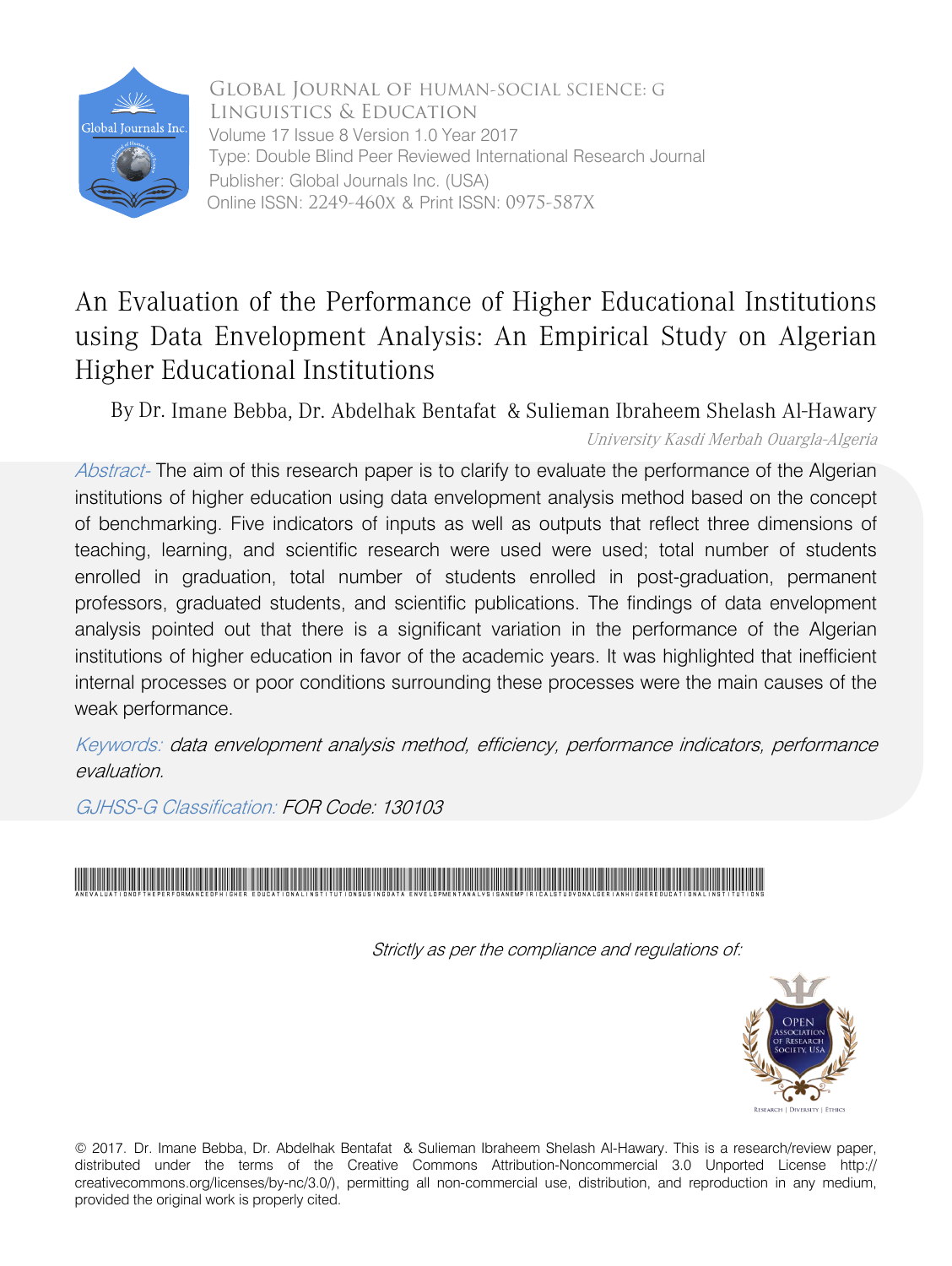## An Evaluation of the Performance of Higher Educational Institutions using Data Envelopment Analysis: An Empirical Study on Algerian Higher Educational Institutions

Dr. Imane Bebba <sup>α</sup>, Dr. Abdelhak Bentafat <sup>σ</sup> & Sulieman Ibraheem Shelash Al-Hawary <sup>ρ</sup>

 enrolled in post-graduation, permanent professors, graduated higher education in favor of the academic years. It was Abstract- The aim of this research paper is to clarify to highlighted that inefficient internal processes or poor evaluate the performance of the Algerian institutions of higher education using data envelopment analysis method based on conditions surrounding these processes were the main causes<br>of the weak performance the concept of benchmarking. Five indicators of inputs as well as outputs that reflect three dimensions of teaching, learning, and scientific research were used were used; total number of students enrolled in graduation, total number of students students, and scientific publications. The findings of data envelopment analysis pointed out that there is a significant variation in the performance of the Algerian institutions of of the weak performance.

Keywords: data envelopment analysis method, efficiency, performance indicators, performance evaluation.

## I. Introduction

 However, complexity of business structures and ne of the most common conceptualizations of performance was the evaluation of this concept based on the financial outcomes using the **income statement or so-called profit and loss account.**<br> **O** performance was the evaluation of this concept based on the financial outcomes using the income statement or so-called profit and loss account. transactions along with the multiplicity of financial reporting standards make the identification and evaluation of performance harder (ICAS, 2016), which in turn led to question the efficiency and effectiveness of using the rest of the institution's resources, i.e., nonfinancial resources in the process of performance evaluation. Hence, new approaches and methods used to evaluate the performance of profit-oriented or nonprofit institutions using different institutional resources

Author *ρ*: Professor of Business Management, Department of Business Administration, Faculty of Finance and Business Administration, Al al-Bayt University, Mafraq 25113, Jordan.

have been considered. In fact, the simplest and oldest method utilized to evaluate performance depends on calculating the technical efficiency index that goes along with Farrell's (1957) definition of efficiency, which deemed efficiency as a ratio of outputs to inputs, provided that all inputs as well as outputs are assessed correctly. Farrell's (1957) definition evinces that a highly efficient institution is the one that has succeeded in producing as many outputs as possible using a specified amount of inputs. Thereupon, one can considers that the definition of Farrell remains acceptable and valid if an institution have a multiple homogeneous outputs and multiple homogeneous inputs withknown relative weights. Consequently, performance can be evaluated by calculating the efficiency index, which equals the ratio of total homogeneous output to total homogeneous inputs (Kaftroodya & Aminnaserib, 2014) as shown in the following equation:

Performance (efficiency) index =  $(U_1Y_1+U_2Y_2+...+UrYr) / (V_1X_1+V_2X_2+...+VmXm)$ , where Y: outputs

X: inputs U1, U2, … Ur: relative weights of outputs

V1, V2, … Vm: relative weights of inputs

Even though clarity and accuracy of the above equation, the process of measuring the performance of higher education institutions is not easy, especially as they fall within the complex organizations that use multiple and different inputs to produce multiple and different outputs. In this sense, the current study aims at clarifying the extent to which the performance of higher education institutions can be measured and evaluated using a relatively modern method known as data envelopment analysis, which is based on benchmarking and is widely used in assessing the performance of many non-profit institutions.

For the purpose of the current study, the detailed overview of data envelopment analysis and how this analysis can be used to evaluate the performance of institutions in general, was included in the theoretical framework. The empirical part of the study

Author *α*: Temporary Professor of Management, Department of Management science, Faculty of Economic and Commercial sciences and Management science, University Kasdi Merbah Ouargla-Algeria, Ouargla-30000, Algeria. e-mail: imanbebb@yahoo.com

Author *σ*: Lecture's Professor (lecturer) of Marketing, Department of Commercial Science, Faculty of Economic and Commercial sciences and Management science, University kasdi merbah, Ouargla-Algeria, Ouargla-30000, Algeria. e-mail: bentabdelha@yahoo.fr

e-mails: dr\_sliman73@aabu.edu.jo, dr\_sliman@yahoo.com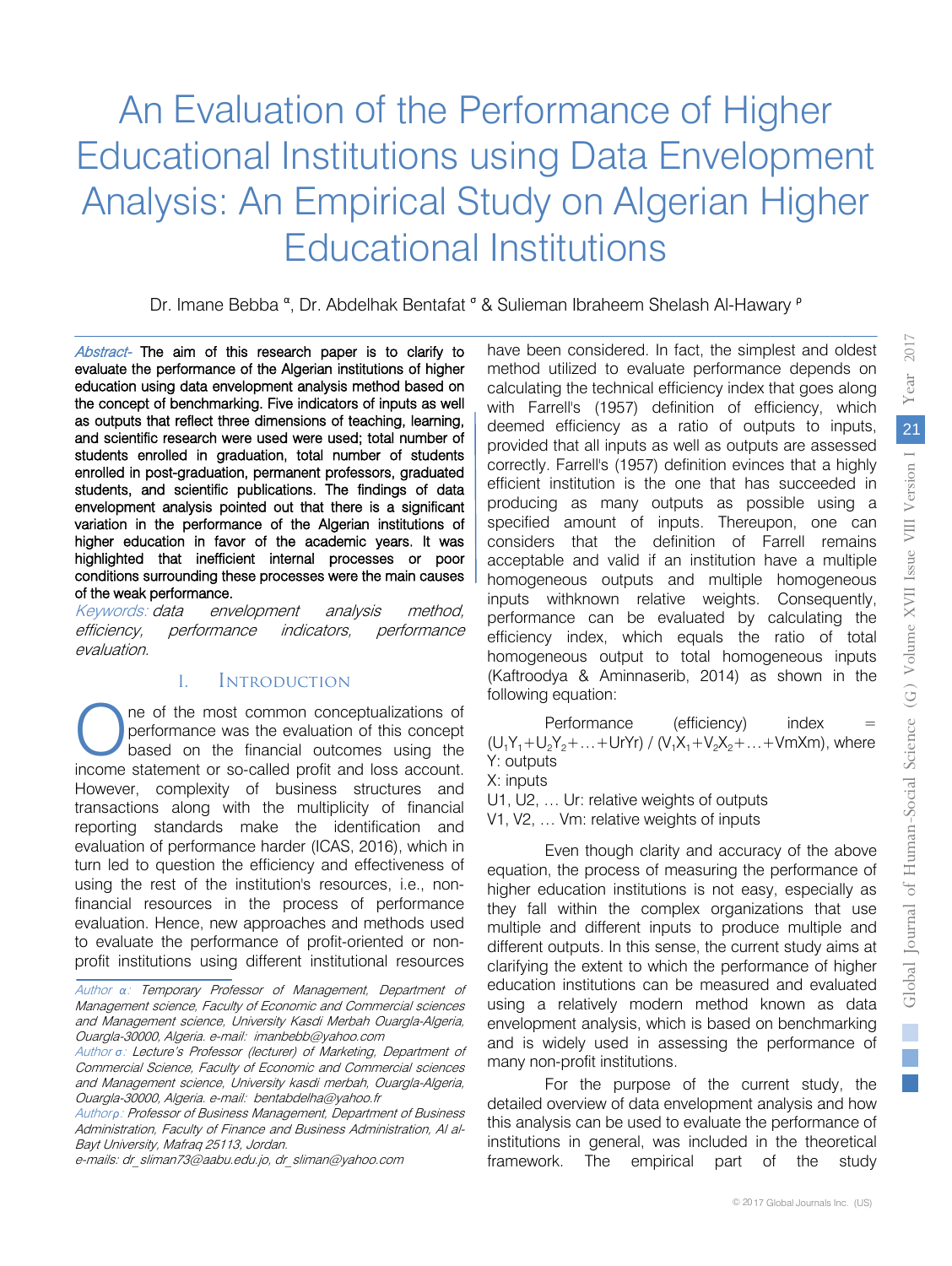demonstrated how data envelopment analysis was used in the current study to evaluate the performance of Algerian higher education institutions during 16 consecutive academic years.

## II. Theoretical Framework: A Detailed Overview of Data Envelopment Analysis

The method of data envelopment analysis is a result of a doctoral dissertation prepared by Edwardo Rhodes under the supervision of William Cooper at Carnegie Mellon University's School of Urbanand Public Affairs. The dissertation was designed to evaluate educational programs provided to disadvantaged and underprivileged students, through conducting largescale studies on a sample of similar public schools in the United States, with the support of the federal government. Rhodes was able to access the largest quantitative database with multiple input variables and outputs related to the target group. No information on the prices was available. Consequently, the researcher found it difficult to measure efficiency in an effective manner. Even after several attempts and the use of a set of standard statistical approaches, the researcher did not obtain satisfactory results to evaluate the efficiency of this program in each school (Cooper et al., 2011). Hence, the researcher began to think about a more effective method by re-focusing on Farrell's work published in 1957 in order to develop new models to assess productivity, in addition to reviewing a previous work conducted by the supervisor of the thesis and Charnes, which the researchers presented an applicable mathematical model known as Tjalling Koopmans. A model that falls under the concepts of activity analysis used by Farrell (1957). With the combined efforts of the three researchers, it was concluded that input prices and output quantities could be determined by their ability to meet final demand (identifying inputs through outputs). More importantly, the performance of other decision-making units (public schools) can be used to assess the behavior of each decision unit on all outputs and inputs of other decision-making units used in the study. This enables them experimentally to determine their relative efficiency (Cooper et al., 2011). In 1978, Charnes, Cooper, and Rhodes published a scholarly article in the European Journal of Operations Research, in which the term Data Envelopment Analysis (DEA) was first coined (Cooper et al., 2011). From that time on, the use of this technique spread and many attempts were made to modernize its models. The DEA method is one of the most widely methods used to analyze the efficiency of government organizations (Abbott & Doucouliagos, 2003). A review of the literature revealed that DEA was utilized to evaluate the performance of hospital departments, banks, military institutions, courts, industrial and commercial companies as well as

educational institutions, in addition to evaluation of economies of countries.

## III. The Concept Data Envelopment Analysis

The method of data envelopment analysis is a modern mathematical method used in the field of quantitative management models (Kaftroodya & Aminnaserib, 2014). It is a linear programming technique viewed as a data-oriented approach employed to assess the performance of a group of entities (Cooper et al., 2011). This method is one of the best-known and used approaches to evaluate and compare the relative efficiency of a group of similar decision-making units. It also helps to determine the best practice of resource use among a similar set of organizations or decision-making units. As a technical analysis, the DEA method depends on analyzing a group of decision-making units (DMUs), identifying a group of these units that are fully efficient. This group is regarded as a reference unit for the other inefficient units. Mathematically, DEA is a linear programming procedure for the input and output frontier analysis. The DEA assigns a balance of 1 or 100% for the fully efficient input / output unit compared to the other units and assigns a different balance from one (1) for inefficient units (Rosenmayer, 2014). The group of highly efficient units form a belt that encapsulates all inefficient units. This is actually, why this analysis is named data envelopment analysis (Fahmi, 2009).

#### a) Basic models of data envelopment analysis

## i. Charnes, Cooper and Rhodes (CCR) Model

The CCR model is the first applied model used the DEA method, which was presented in the research paper that was conducted by Charnes, Cooper and Rhodes in 1978. The short name of this model is the first letters of the names of the three researchers. The model was used to evaluate a program called "Follow through Program" and provided a new definition of the efficiency used in assessing the contribution of non-profit organizations' activities in public programs. A model in which several inputs and outputs of decision-making units participated in this program is monitored in order to extract a numerical scale of the efficiency of each unit, which provides a new way to estimate and identify shortcomings (Charnes at al., 1978).This model calculates the total efficiency and combines it into a single value. It is valid for units that operate at their optimal size. Thereupon, the efficiency index on this model represents CRS as an abbreviation for Constant Returns to Scale. This assumption indicates that the decision-making units (DMU) operate under constant return to scale. That is, any increase in the inputs will result in a proportional increase in the outputs (Marti et al., 2009).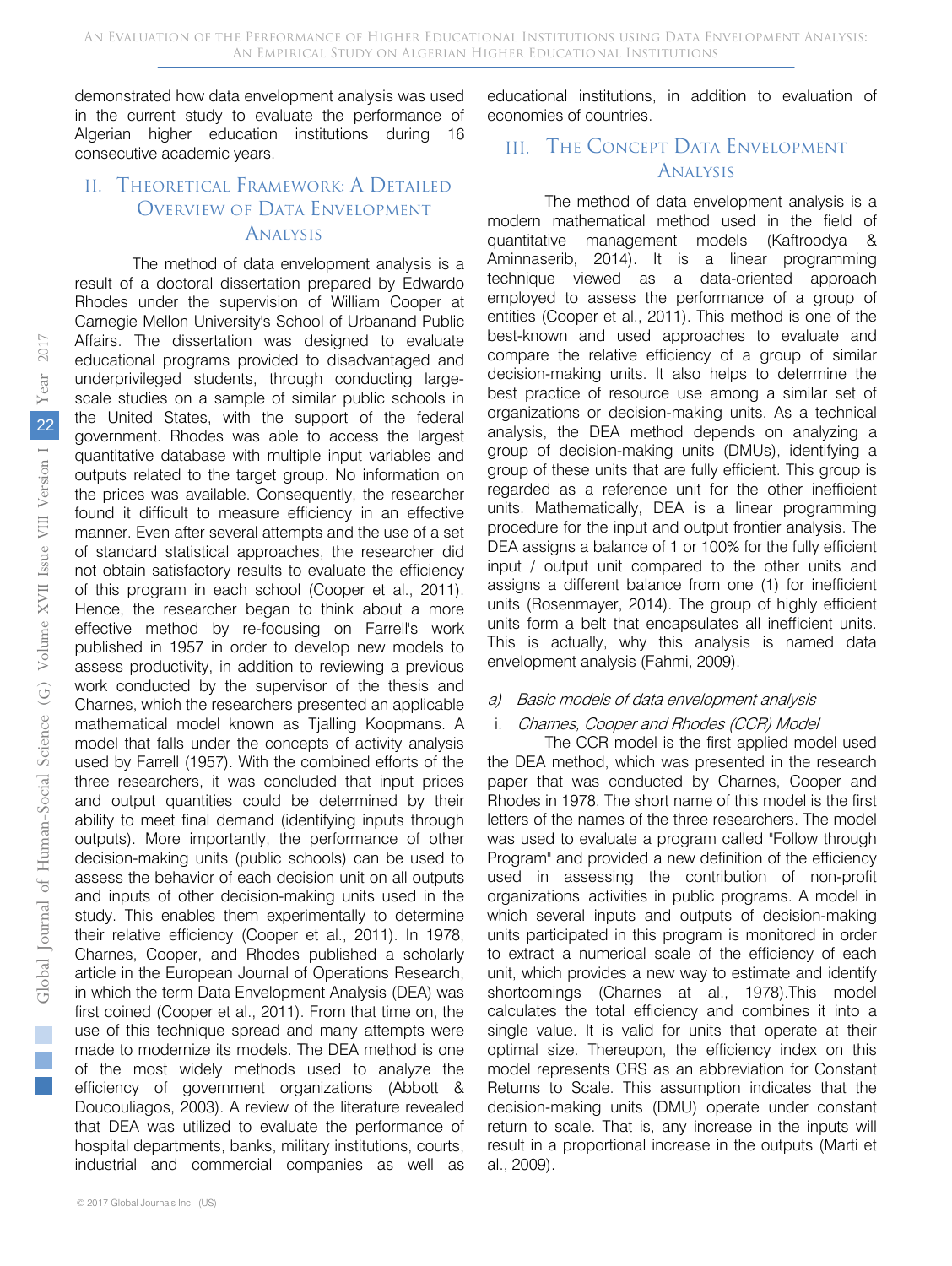## ii. Banker, Charnes, and Cooper Model

Due to the widespread use of data envelopment analysis and its related research, the researchers Banker, Charnes and Cooper developed a model in 1984. This model was abbreviated as BCC based on the first letters of the three researchers' names. It is a model that includes the concept of variable returns to scale rather than constant returns to scale. The reason for this is that it is illogical for all institutions to operate at optimal volumes, especially in the face of competition and restrictions on organizations, whether governmental, financial or otherwise restrictions. Under this mode, a new variablehas been added, (ε), which can be used to identify variable returns to scale of the decision-making unit under study (Mahmoud and Madhar, 2010). This model distinguishes between two types of efficiency, namely, technical efficiency and efficiency scale. The latter is expressed by the following possibilities: First, the change in the results of outputs or inputs is regarded as incremental for the other one, and this known as increasing return to scale (IRS). Second, the increased inputs result in increased outputs, in a percent greater than the increase in the outputs, and this is known as decreasing variable return to scale (DRS). These models can be applied according to the quality of the decision-making units whose performance will be measured, either by input-oriented or outputoriented directing (Fahmi, 2009). Input-oriented directing means measuring efficiency by minimizing inputs, i.e., using a possibleminimum amount of inputs to produce a certain amount of services or outputs. In order to conduct benchmarking using this type of directing, one of the two models can be used. A model known as CCR-I that assumes constant returns to scale by minimizing inputs, or the model known as BCC-I that presumes variable returns to scale by minimizing outputs. On the other hand, output-oriented directing refers to the measurement of efficiency based on maximizing outputs, i.e., the measurement of the efficiency of decision-making units that aim at producing a larger amount of services or outputs using the available amount of inputs. In this case, one of two models can be adapted. A model known as CCR-O that assumes constant returns to scale by maximizing outputs, or the model known as the BCC-O model that postulates variable returns to scale by maximizing outputs.

## b) The difference between the models of returns to scale

The first difference that can be derived from the concept of each model is that CCR model theorize that all enterprises operate at their optimum size, either by input-oriented or output-oriented directing. In contrast, BCC model considers the change in the return to scale, which may be decreasing, constant or increasing. On the other hand, the efficiency indicators according to the CCR model are determined by input-oriented directing and output-oriented directing are same. Therefore, the application of one direction is adequate. However, one can find that evaluations often differ according to the type of direction, input-oriented or output-oriented in case of BCC application. In fact, the main reason behind this is that the different assumptions of each model (Marti et al., 2009). In most assessments, an efficient decision unit in one model, i.e., CCR, is also found to efficient in the other model, i.e., BCC model. Hence, this unit of decision meets the requirements of the efficient constant returns to scale, or in other words operates at its optimum size (Fahmi, 2009). Finally, the efficiency measurement results from BCC model represents the net efficiency of the internal processes. While the efficiency measurement results from CCR model refers to the overall efficiency. In this case, both models are compared in order to identify the sources of inefficiency of inefficient units; is it due to inefficient internal processes of these units, due to environmental conditions surrounding the work of these units, or due to both reasons size (Fahmi, 2009).

## c) Advantages of using data envelopment analysis

On the basis of the above-mentioned literature related to DEA, one can said that this method represents the best method based on the idea of benchmarking. According to Marti et al. (2009), examples ofDEA advantages include: a frontier-based methodology, analyze every decision making unit alone based on the minimum or maximum scale of performance of each unit. The author regarded DEA as a main alternative that can be used to avoid the use of the limits of random cost, due to the fact that DEA is a non-boundary method. DEA is characterized by a random frontier approach that does not require the development of any mathematical formula related to the functional form of the best mathematical formula of the function that links input and output variables. Cooper et al. (2011) provided additional advantages of DEA such as: the definition of decision making unit is characterized by comprehensiveness and flexibility, DEA requires very few assumptions in order to illustrate the relationship between multiple inputs and outputs correlated to decision making units, the relative effectiveness is defined in accordance of DEA avoids the need for other prices or other assumptions of variables' weights, which must be identified in advance and which are presumed to reflect the relative importance of different inputs and outputs. Finally, DEA enables to avoid the need for clarifying the supposed relationships between inputs and outputs.

Fahmi (2009) identified the following advantages of DEA: this method combine both internal efficiency, either quantitative or qualitative, and external efficiency. Therefore, the method deals with descriptive variables that are difficult to measure, such as quality, customer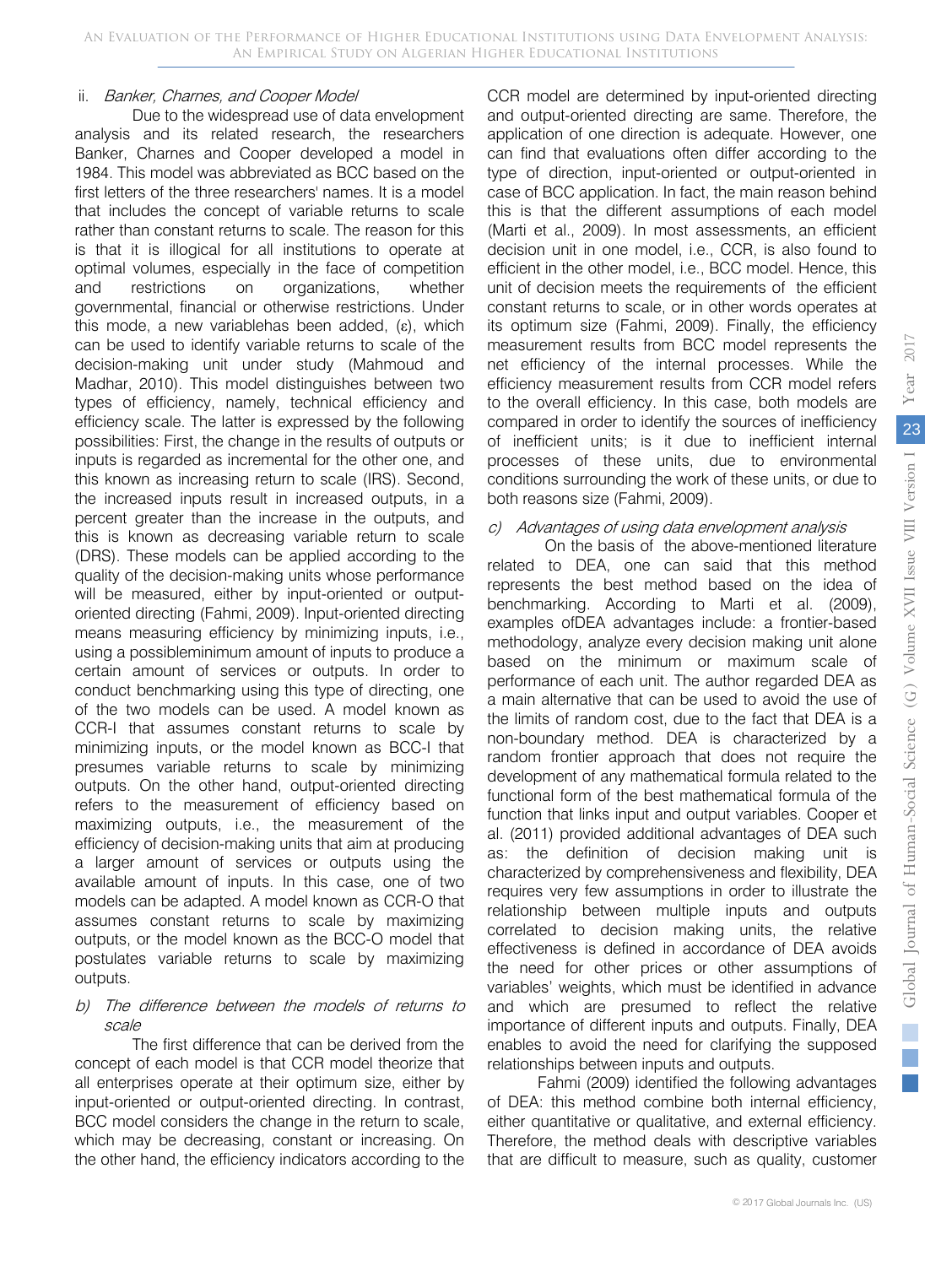satisfaction with services provided, in case of the availability of sufficient as well accurate qualitative data. On the other hand, DEA deals with factors that are beyond the control of the unit to be measured, determines sources and amounts of constant capacity of inputs used by the less efficient units, determines sources and amounts of excess capacity or the possibility of increasing outputs in less efficient units without increasing inputs. Finally,DEA determines the nature of the return on the volume of production at the limits of efficiency (fixed or variable return).

#### d) Limitations of using DEA

Despite the above-mentioned features of DEA, this method has its own shortcomings, such as the identification of identify input and output variables, especially in the higher education sector, which includes multiple and overlapped variables. Montoneri (2014) indicated that the basic models of DEA, i.e., CCR and BCC model, assess the relative efficiency of decisionmaking units based on benchmarking. However, these models do not permit any ranking or classification of the efficiency of these units. Abbott and Doucouliagos (2003) highlighted that the common practice of the DEA method is to utilize inputs that can only be controlled by senior level officials, usually focused on quantitative inputs, thus eliminating the use of input data and intangible outputs, such as experiences, competencies, quality ... etc., in the process of efficiency analysis and evaluation, despite the possible use of such outputs in case of sufficient data availability. For Rosenmayer (2014), the DEA method reveals the efficiency of inputs used to achieve the required outputs, but does not tell how costs can be reduced or how the value of outputs can be increased using different combinations of inputs and used outputs.

## e) Basic conditions and rules for measuring and comparing performance using the DEA method

It was conclude that meeting the conditions of evaluation and comparing efficiency using DEA requires an available set of symmetric and homogenous decision making units in terms of inputs, outputs with a same objective or same output function. Furthermore, in order to get efficiency in the form of numbers, either coefficients or ratios, the inputs as well as the outputs under DEA method should be positive and quantifiable values. Finally, the relationship between inputs and outputs should be linear, so that an increase in input units results increased units of output and vice versa. Rosenmayer (2014) added that the measurement and comparison of the relative efficiency can be done in one of these cases: a time period for the same entity, multiple entities in the same year, time period and multiple cases.

Concerning the basic rules required to ensure the successful implementation of DEA models, Manzoni (2007) identified three rules. First, the number of

decision making units involved in the study should be greater than or equal to the return of inputs and outputs. That is  $S_s \geq 1*O$ , where "I" refers to inputs and "O" represents outputs. Second, the number of decision making units involved in the study should be greater than or equal to the sum of inputs and outputs. That is  $S_s \geq 2(I+O)$ . the third rule indicates that the number of decision making units with full efficiency based onconstant returns to scaleshould be less than or equal to one third of the decision-making units involved in the study. That is, Eff DMUs  $\leq$  1/3\*S <sub>s</sub>, where "I" refers to inputs,"O" represents outputs, Ss represents the sample size, and EffDMUs stands for decision making units with full efficiency. Among various programs designed specifically to measure the performance of a set of similar decision making units using the DEA method, DEAP Version 2.1 will be used to achieve this goal.

## IV. Assessment of Algerian Higher Educational Institutions PERFORMANCE

In order to connect the theoretical framework presented above in the first part of this paper, and to give the study an applied character that proves or rejects the extent to which the DEA models can be used to evaluate performance, this method was appliedto evaluate the performance of the Algerian higher education institutions in each academic year . To achievement of this goal, a series of stages were followed.

#### a) Identification of input and output indicators

The precise identification of the basic input and output group required for the application of data envelopment analysis provides a precise results of performance measurement which facilitate their analysis and subsequent interpretations. For the current study, three inputs and four outputs were selected:

Inputs: three inputs were selected, which represents fundamental bases for any educational institution and reflect teaching and learning process. These inputs are: (1) students enrolled in graduation stage, which comprise the total number of students enrolled in the bachelor's degree. (2) students enrolled in postgraduate stage, which consist all students enrolled in Masters and doctorate programs. (3)Permanent instructors (or academic staff), which include the total number of fulltime members from all academic levels.

Outputs: two outputs were selected, which represents academic processes and scientific research. These outputs are: (1) degrees' holders of graduates, which include the total number of students in the graduation stage. (2) scientific publications, which refer to the total number of scientific papers published every year in addition to theses, articles presented in conferences and available on the websites.

T.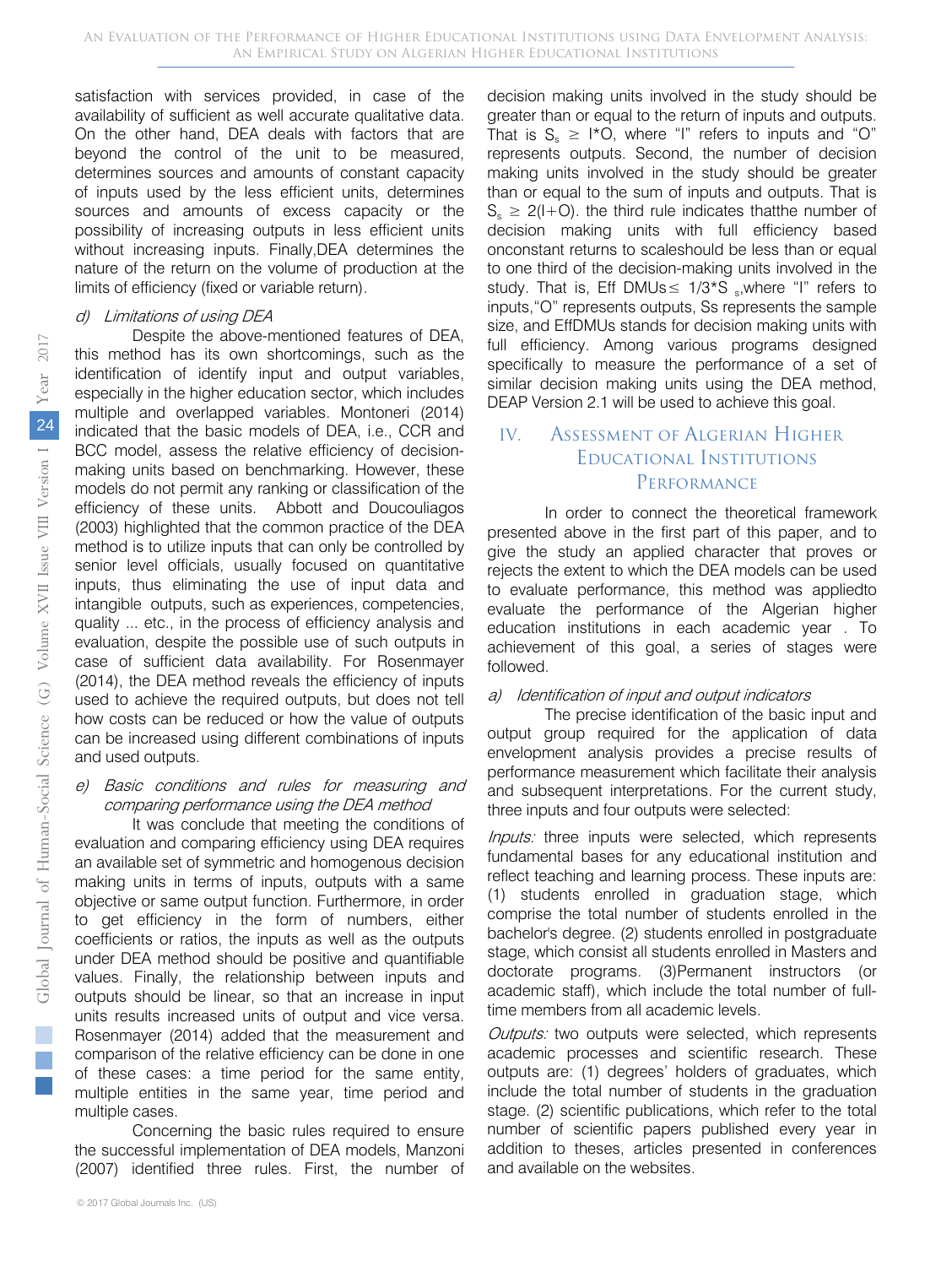## b) Identification of decision making units

Decision making units that reflect the sample of the study to which the data analysis method will be applied, a group of similar entities may be set within one year or may be set within several years related to one entity, or may be set as several entities that reflect a period of time. The present study used decision-making units of 16 academic years, including indicators of inputs and output of all institutions of higher education in Algeria.

## c) Summarizing data

Table 1 shows a summary of the aggregated data of all higher education institutions in Algeria during 16 academic years.

Table 1: Indicators of aggregated data of higher education institutions in Algeria for 16 years

|                |                           |                     | Inputs indicators     | Output indicators                                |                   |                   |  |
|----------------|---------------------------|---------------------|-----------------------|--------------------------------------------------|-------------------|-------------------|--|
| Academic       |                           | Input 1             | Input 2               | Input 3                                          | Output 1          | Output 2          |  |
|                | Decision-<br>making unit  | Total number of     | Total number of       | Total number of                                  | Total number      | Total number      |  |
| year           |                           | students in         | students in post      | permanent                                        | of degrees        | of scientific     |  |
|                |                           | graduate stage      | graduate stage        | instructors                                      | holders           | publications      |  |
| 2000           | DMU.                      | 407995              | 20846                 | 17460                                            | 52804             | 518               |  |
| 2001           | DMU <sub>2</sub>          | 466084              | 22533                 | 17780                                            | 65192             | 593               |  |
| 2002           | DMU <sub>3</sub>          | 543869              | 26060                 | 19275                                            | 72737             | 642               |  |
| 2003           | DMU <sub>A</sub>          | 589993              | 26279                 | 20769                                            | 77972             | 883               |  |
| 2004           | DMU <sub>5</sub>          | 622980              | 30221                 | 22650                                            | 91828             | 1162              |  |
| 2005           | DMU <sub>6</sub>          | 721833              | 33630                 | 25229                                            | 107515            | 1299              |  |
| 2006           | DMU <sub>7</sub>          | 743054              | 37787                 | 27067                                            | 112932            | 1811              |  |
| 2007           | DMU <sub>s</sub>          | 820664              | 43458                 | 29062                                            | 121905            | 2011              |  |
| 2008           | DMU <sub>o</sub>          | 952067              | 48764                 | 31703                                            | 146889            | 2471              |  |
| 2009           | $DMU_{10}$                | 1048899             | 54924                 | 34470                                            | 150014            | 3108              |  |
| 2010           | $DMU_{11}$                | 1034313             | 58975                 | 37688                                            | 199767            | 3163              |  |
| 2011           | $DMU_{12}$                | 1077945             | 60617                 | 40140                                            | 246743            | 3583              |  |
| 2012           | $DMU_{1*}$                | 1090592             | 64212                 | 44448                                            | 233879            | 4276              |  |
| 2013           | $DMU_{14}$                | 1124434             | 67671                 | 48398                                            | 288602            | 4943              |  |
| 2014           | $DMU_{15}$                | 1119515             | 70734                 | 51299                                            | 271430            | 5160              |  |
| 2015           | $DMU_{16}$                | 1165040             | 76510                 | 53622                                            | 283430            | 5171              |  |
| <i>Source:</i> | <i>DDP/SDPP, ANNUAIRE</i> | <i>STATISTIQUE.</i> | $\mathcal{N}^{\circ}$ | <b>MESRS.</b><br>$(39 - 40 - 41 - 42 - 43 - 44)$ | <b>REPUBLIQUE</b> | <b>ALGERIENNE</b> |  |

DEMOCRATIQUE ET POPULAIRE, (2009-2015), & http://www.scimagojr.com/countrysearch.php?country=dz (Date Found : 17/10/2017)

d) Evaluation of the correct use of DEA method in assessment of higher education institutions in Algeria

Since the input and output indicators shown in Table (1) represent positive quantitative values concern the indicators of the total Algerian higher education institutions over 16 successive academic years, from 2000 to 2015, this allows to initially employ the DEA method to evaluate and compare the performance of these institutions in each year. Before inserting the data in Table 1 into the DEAP program and conducting the DEA method, one should ensure that correct selection of the method and the availability of the conditions of the

estimation power of the method. Consequently, following steps were followed:

#### i. Assessment of the positive relationship between inputs and outputs

In order to ensure a positive correlation between the variables of the study, we should ensure that inputs and outputs of the total number of the higher educational institutions in Algeria, which is already organized in Table (1), are correlated. Since we have quantitative variables, Pearson correlation Coefficients (r) were calculated. Table 2 displays the matrix correlation between inputs and outputs of Algerian higher educational institutions.

Table 2: Correlation Matrix of inputs and outputs of higher education institutions in Algeria for 16 years

| Variables                                      |            | 2       | 3       |         | b |
|------------------------------------------------|------------|---------|---------|---------|---|
| Total number of students in graduate stage     |            |         |         |         |   |
| Total number of students in postgraduate stage | **9800.    |         |         |         |   |
| Total number of permanent instructors          | **9460.    | **9880. |         |         |   |
| Total number of degrees holders                | **9330.    | **9720. | **9840. |         |   |
| Total number of scientific publications        | $*$ *9490. | **9870. | **9960. | **9820. |   |
| ** Significant at p-value $\leq 0.01$          |            |         |         |         |   |
| Source: results of SPSS statistics, V. 22      |            |         |         |         |   |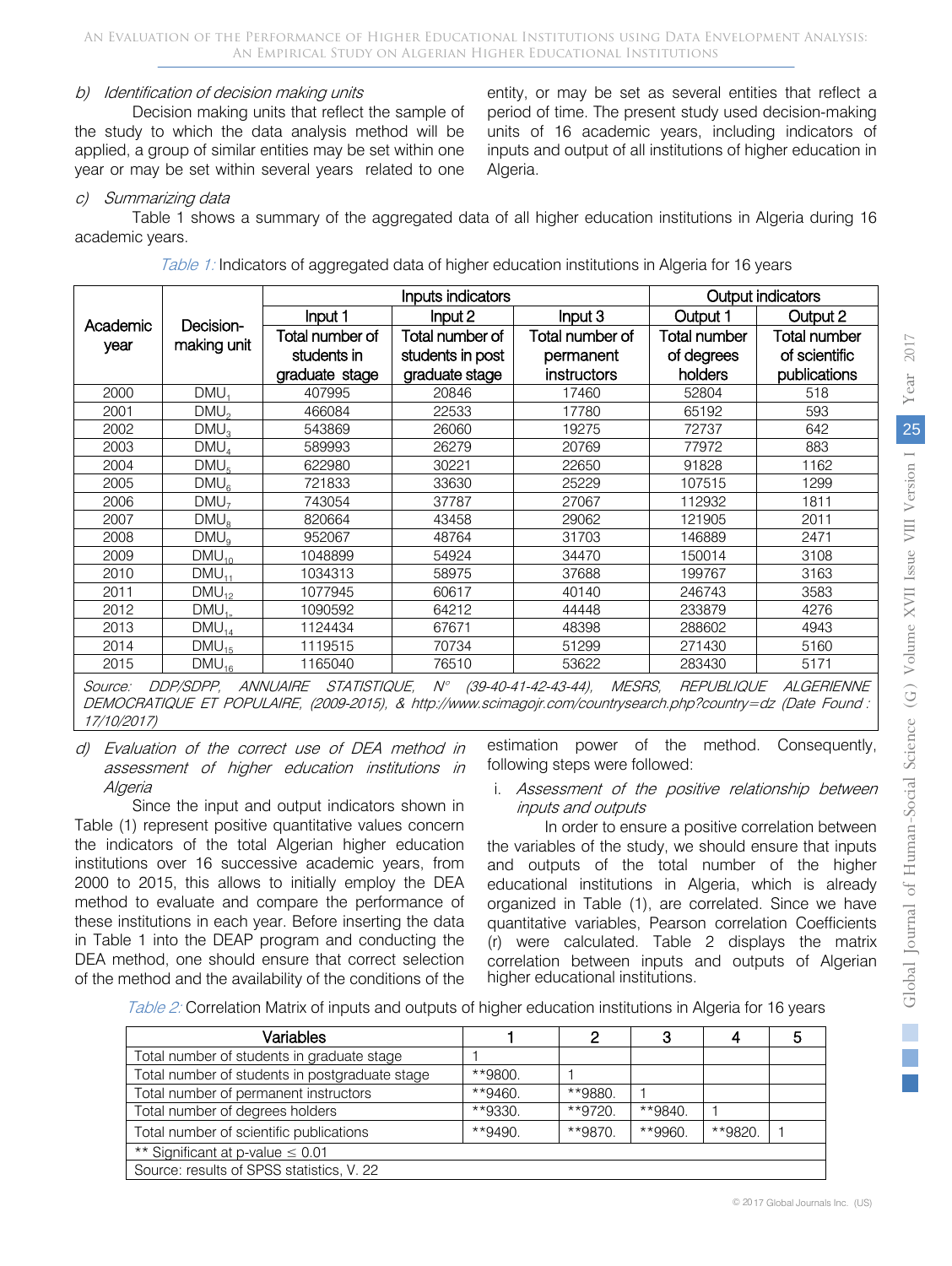The findings shown in Table 2 reveal that all correlation coefficients are statistically significant at 0.01. The table shows that there is a strong positive correlation of more than 0.9 (90%) among all input and output variables. This indicates a strong positive correlation between the output variables and the three input variables, i.e., the increase in one or all inputs will inevitably lead to an increase in the quantity of outputs. In addition, there is a strong positive correlation coefficient greater than 0.9 (90%), among the three input variables and among the output variables.

#### ii. Assessment of the positive relationship between inputs and outputs

Before analyzing the data presented in Table 1, the extent to which the initial rules of DEA method should be investigated. The first rule was met due to the result that the return of inputs and outputs is less than the number of decision making units included in the study:

$$
[Ss \ge |{}^{\star}O] \longrightarrow [16 > 3^{\star}2] \longrightarrow [16 > 6]
$$

Where O: number of outputs, I: number of inputs, Ss: number of decision making units.

Additionally, the second rule was met by reason of the result that the number of decision making units is greater than the twice of the total of inputs and outputs.

$$
[Ss \ge 2(l+O)] \longrightarrow [16 > 2(3+2)] \longrightarrow [16 > 10]
$$

On the strength of the previous steps it was concluded that the basic requirements for applying DEA model as well as estimation power rules of DEA are all available, which means thatwe have input and output indicators covering 16 academic years (a time period) for one entity, which means the ability to measure the performance and to compare the achieved performance between years. On the other hand, the values of inputs and outputs are positive. The correlation coefficient between the selected indicators of inputs and outputs are positive, which indicates their homogeneity and the existence of a positive relationship between these indicators. The sample size (number of decision-making units) is greater than the return value of inputs and outputs. Moreover, the sample size (number of decisionmaking units) is three times greater than the values of inputs and outputs. Finally, the sum of outputs and inputs are less than one-third of the number of decisionmaking units.

## V. Results of the Measurement of the Performance of Algerian Higher Education Institutions Using DEA

After the data entry of the quantitative values of the input and output variables into the analysis software, DEA method was applied by selecting BCC model using output-oriented directing, in order to measure the performance of Algerian higher education institutions during 16 academic years, constant return to scale technical efficiency (Crste), variable return to scale technical efficiency (Vrste), efficiency scale (ES), return to scale (RS), decision making units (DMU). The results are shown in Table 3.

| <b>DMU</b>        |      |       | <b>BCC-I</b> |          |       |            |              |                 |       | BCC-O |       |            |           |                 |  |  |
|-------------------|------|-------|--------------|----------|-------|------------|--------------|-----------------|-------|-------|-------|------------|-----------|-----------------|--|--|
|                   |      | Crste | Vrste        | <b>N</b> | ES    | <b>REP</b> | <b>RS</b>    | <b>RDMU</b>     | Vrste | N     | ES    | <b>REP</b> | RS.       | <b>RDMU</b>     |  |  |
| DMU.              | 2000 | 0.594 | 1.000        | 0.000    | 0.594 | 40.6       | Increased    |                 | 1.000 | 0.000 | 0.594 | 40.6       | Increased |                 |  |  |
| DMU <sub>2</sub>  | 2001 | 0.678 | 1.000        | 0.000    | 0.678 | 32.2       | Increased    | $\overline{c}$  | 1.000 | 0.000 | 0.678 | 32.2       | Increased | $\overline{c}$  |  |  |
| DMU <sub>3</sub>  | 2002 | 0.654 | 0.971        | 0.029    | 0.674 | 32.6       | Increased    | 12 <sup>2</sup> | 0.941 | 0.059 | 0.696 | 30.4       | Increased | $2 \t12$        |  |  |
| DMU <sub>4</sub>  | 2003 | 0.696 | 0.963        | 0.037    | 0.722 | 27.8       | Increased    | 2<br>$1 \t14$   | 0.931 | 0.069 | 0.747 | 25.3       | Increased | 14 <sup>2</sup> |  |  |
| DMU <sub>5</sub>  | 2004 | 0.712 | 0.959        | 0.041    | 0.743 | 25.7       | Increased 10 | 214             | 0.908 | 0.092 | 0.785 | 21.5       | Increased | 12 2 14         |  |  |
| DMU <sub>e</sub>  | 2005 | 0.750 | 0.927        | 0.073    | 0.808 | 19.2       | Increased    | 12<br>2 14      | 0.896 | 0.104 | 0.836 | 16.4       | Increased | 2 12 14         |  |  |
| DMU <sub>7</sub>  | 2006 | 0.701 | 0.966        | 0.034    | 0.726 | 27.4       | Increased 14 | 210             | 0.933 | 0.067 | 0.751 | 24.9       | Increased | 14 10 2         |  |  |
| DMU <sub>a</sub>  | 2007 | 0.698 | 0.943        | 0.057    | 0.741 | 25.9       | Increased    | 2 14 10         | 0.897 | 0.103 | 0.778 | 22.2       | Increased | 2 14 10         |  |  |
| DMU <sub>o</sub>  | 2008 | 0.774 | 0.967        | 0.033    | 0.801 | 19.9       | Increased    | 2 14 10         | 0.945 | 0.055 | 0.819 | 18.1       | Increased | 14 10 2         |  |  |
| $DMU_{10}$        | 2009 | 0.883 | 1.000        | 0.000    | 0.883 | 11.7       | Increased    | 10              | 1.000 | 0.000 | 0.883 | 11.7       | Increased | 10              |  |  |
| $DMU_{11}$        | 2010 | 0.876 | 0.955        | 0.045    | 0.917 | 08.3       | Increased    | 12 2 14         | 0.934 | 0.066 | 0.938 | 06.2       | Increased | 12 2 14         |  |  |
| $DMU_{12}$        | 2011 | 1.000 | 1.000        | 0.000    | 1.000 | 0.00       | Constant     | 12              | 1.000 | 0.000 | 1.000 | 0.00       | Constant  | 12              |  |  |
| DMU <sub>3</sub>  | 2012 | 0.942 | 0.978        | 0.022    | 0.963 | 03.7       | Increased    | 14 10 1         | 0.969 | 0.031 | 0.972 | 02.8       | Increased | 114 10          |  |  |
| DMU <sub>14</sub> | 2013 | .000  | 1.000        | 0.000    | 1.000 | 0.00       | Constant     | 14              | 1.000 | 0.000 | 1.000 | 0.00       | Constant  | 14              |  |  |
| $DMU_{15}$        | 2014 | .000  | 1.000        | 0.000    | 1.000 | 0.00       | Constant     | 15              | 1.000 | 0.000 | 1.000 | 0.00       | Constant  | 15              |  |  |
| $DMU_{16}$        | 2015 | 0.981 | 1.000        | 0.000    | 0.981 | 01.9       | Decreased    | 16              | 1.000 | 0.000 | 0.981 | 01.9       | Decreased | 16              |  |  |
| Mean              |      | 0.809 | 0.977        | 0.023    | 0.827 | 17.3       |              |                 | 0.960 | 0.04  | 0.841 | 15.9       | Increased | $\mathbf{1}$    |  |  |

Table 3: Results of the assessment of Algerian higher education institutions during 16 years based on BCC-I and BCC-O

Crste: constant return to scale technical efficiency, efficient indicator of constant return to scale, Vrste: variable return to scale technical efficiency, IV: inefficient value, ES: efficiency scale, REP: ratio of expansion possibility, RS: return to scale, RDMU: reference decision making units,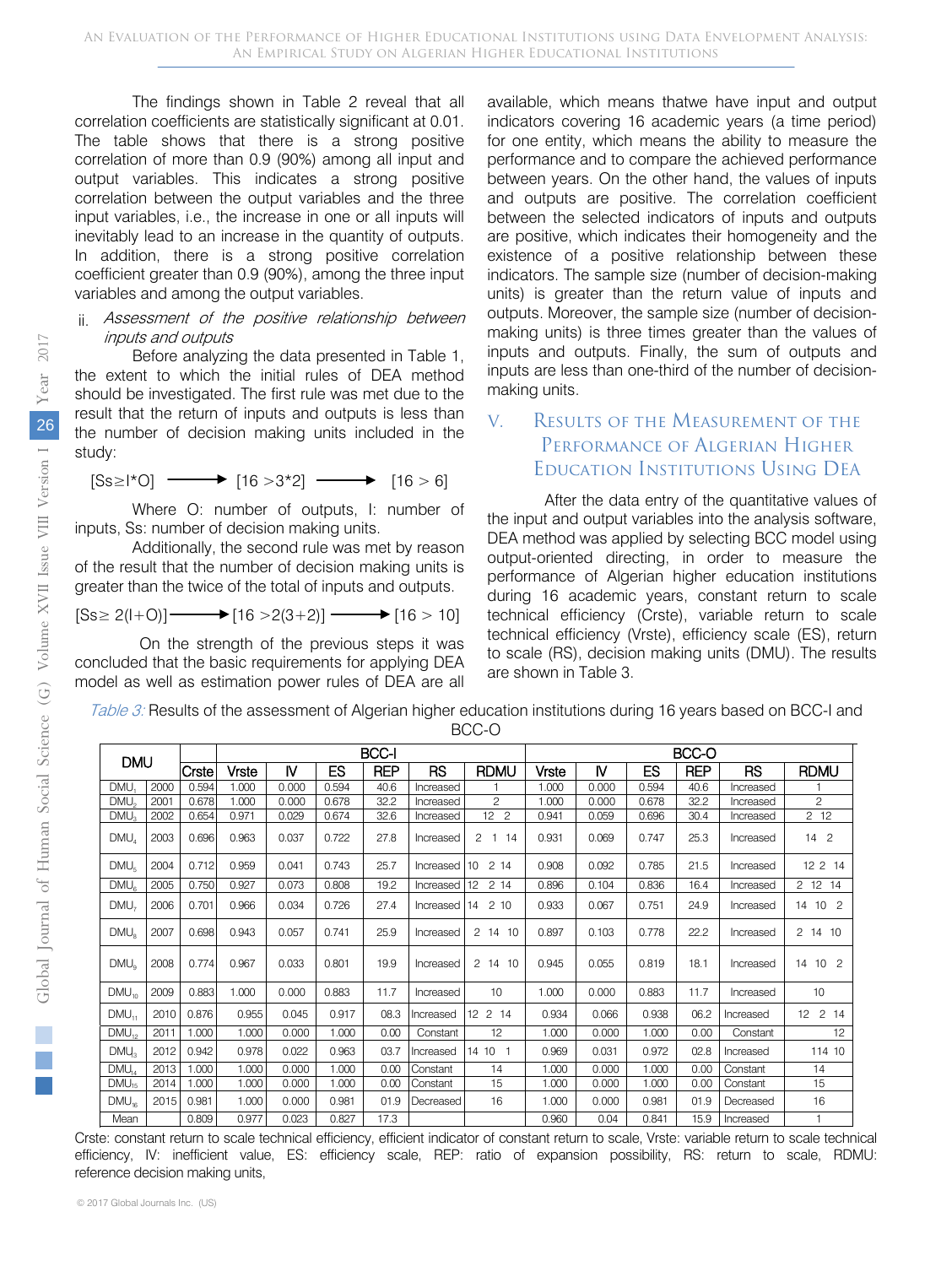Before the discussion of performance results based on BCC-I and BCC-O models, which we explained in detail in Table 3, we should assess the extent to which the third rule of the DEA method is achieved.

EffDMUs ≤ 1/3\*Ss  $\rightarrow$  3 ≤ 1/3\*16  $\rightarrow$  3 < 5.33

The third rule was met, which means that the sample size is acceptable because of the number of decision-making units or the number of academic years with full efficiency according to the Vrsteindicator is less than one-third of the academic years in the study. Since all the requirements and rules of the estimation power were met, this makes the performance measurement results obtained using the DEA method accurate and valid. These results will be analyzed, interpreted and compared as follows:

## VI. Discussion of the Results of the Performance of Algerian Higher Education Institutions based on BCC-I And BCC-O

We first applied the BCC-I model, which takes into account the change in returns to scale in terms of using the least amount of inputs to achieve a certain amount of outputs. Then, we applied the BCC-O model, which assumes a change in returns to scale , in terms of maximizing outputs using the inputs already available. The BCC model gives both directions one value (1.00 or 100%) for a full efficiency academic year, and a value different from one for the academic year that is not efficient. Through the various indicators of relative efficiency and efficiency scale shown in Table (3), we noted the following: (1) there is a variance in efficiency ratios (performance) of Algerian higher education institutions between academic years either by inputoriented or output-oriented directing. (2) Algerian higher education institutions achieved full efficiency in seven academic years according to the Vrste indicator in both models: 2000, 2001, 2009, 2011, 2013, 2014 and 2015. (3) Higher education institutions have not achieved full efficiency in nine academic years, neither in terms of Crste or Vrste in both input-oriented and output-oriented directing: 2002, 2003, 2004, 2005, 2006, 2007, 2008, 2010 and 2012. (4) Higher education institutions in 2000, 2001, 2009 and 2015 achieved full efficiency in terms of Vrste and did not achieve the efficiency of the Crste, which confirms that Algerian higher education

institutions are subject to change in returns to scale from one academic year to another. (5) The Vrste indicators for inefficient academic years were varied in both models and relatively close to the full efficiency rate (i. e., close to 1.00). (6) Algerian higher education institutions from 2000 to 2010, in addition to 2012 (i. e., 12 academic years), were operating at increased returns to scale, which means that the increase in their annual inputs led to an increase in their annual output by a ratio greater than the rate at which inputs increased. Thus, in these years, the Algerian higher education institution could expand its production. This expansion is in varying proportions between an inefficient academic year and another, as shown in the seventh column and the thirteenth column of Table (3). (7) Higher education institutions in 2011, 2013 and 2014 achieved full efficiency according to Crste, Vrste, and even efficiency scale of institutions of higher education in these years is 1.00, which is the best three academic years in terms of internal processes efficiency, and the overall efficiency of Algerian higher education institutions, and that the institutions of higher education in these years used all inputs to achieve their actual outputs, and it was not in their interest to expand in 2012 and 2015 and had to maintain their optimum performance. (8) Algeria's higher education institutions are working at a decreasing return to scale in 2015, which means that the increase in output of this year required institutions to use more of its inputs.(9) According to the BCC-I model, the year 2000 was a reference academic year for twice; while 2001 and 2013 were repeated as a reference year for eight inefficient academic years, while 2009 was repeated five times as a reference academic year, while 2011 was repeated only three times.(10) According to the BCC-O model, 2000 was repeated for one time as a reference academic year. While 2001 was repeated eight times. On the other hand, 2009 and 2011 was repeated four times as a reference unit for inefficient academic years. The year 2013 was repeated eight times as a reference year for inefficient academic years. (11) 2014, and 2015 have not been repeated as academic reference year for the rest of the academic years is not efficient according to the both models. The above observations, which we obtained by reading the results of Table 3 can be explained by Table 4, in which we explained the quantities of excess inputs and constant outputs according to inputs minimization or output maximization.

Table 4: Values of excess inputs and constant outputs based on BCC-I and BCC-O models

| <b>DMU</b>       |      | <b>Excess inputs</b> |                    |            | Constant outputs |        | Excess inputs |                    |        | Constant outputs |                     |  |
|------------------|------|----------------------|--------------------|------------|------------------|--------|---------------|--------------------|--------|------------------|---------------------|--|
|                  |      | Input                | Input <sub>2</sub> | Input<br>3 | Output           | Output | Input1        | Input <sub>2</sub> | Input3 | Output           | Output <sub>2</sub> |  |
| <b>DMU</b>       | 2000 | 0.000                | 0.000              | 0.000      | 0.000            | 0.000  | 0.000         | 0.000              | 0.000  | 0.000            | 0.000               |  |
| DMU <sub>2</sub> | 2001 | 0.000                | 0.000              | 0.000      | 0.000            | 0.000  | 0.000         | 0.000              | 0.000  | 0.000            | 0.000               |  |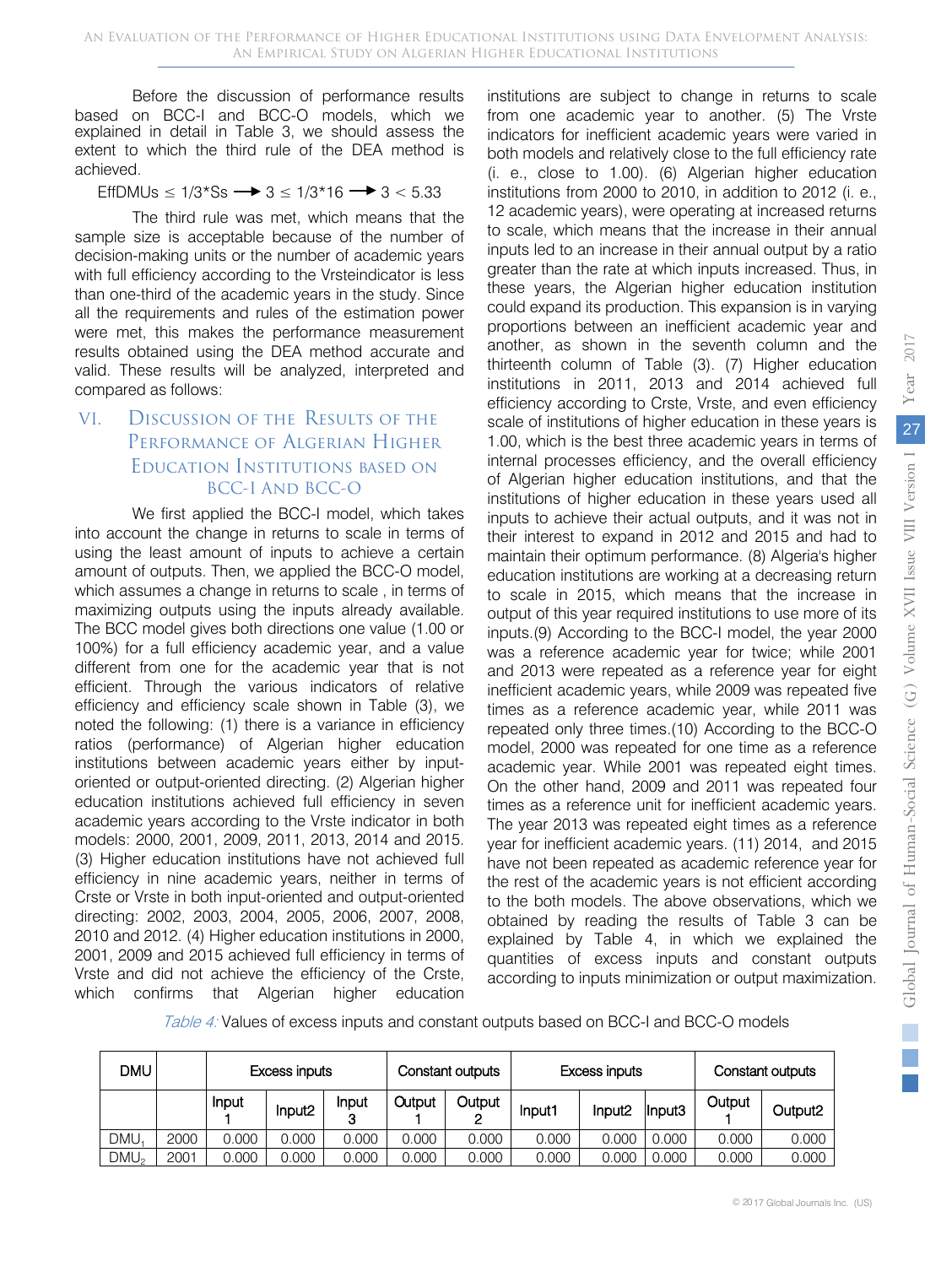| An Evaluation of the Performance of Higher Educational Institutions using Data Envelopment Analysis: |                                                                |  |  |  |
|------------------------------------------------------------------------------------------------------|----------------------------------------------------------------|--|--|--|
|                                                                                                      | AN EMPIRICAL STUDY ON ALGERIAN HIGHER EDUCATIONAL INSTITUTIONS |  |  |  |

| DMU <sub>3</sub> | 2002 | 36393.5  | 1179.3 | 0.000 | 0.000  | 75.2  | 36875.6  | 980.6  | 0.000 | 0.000  | 110.3 |
|------------------|------|----------|--------|-------|--------|-------|----------|--------|-------|--------|-------|
| DMU <sub>A</sub> | 2003 | 69999.1  | 0.000  | 136.1 | 0.000  | 0.000 | 69272.5  | 0.000  | 448   | 0.000  | 5.76  |
| DMU <sub>5</sub> | 2004 | 33569.3  | 183.6  | 0.000 | 0.000  | 0.000 | 48966.3  | 382.9  | 0.000 | 0.000  | 0.000 |
| $DMU_6$          | 2005 | 72965.4  | 0.000  | 0.000 | 0.000  | 78.2  | 92624.5  | 0.000  | 0.000 | 0.000  | 197.7 |
| DMU <sub>7</sub> | 2006 | 24733.6  | 0.000  | 0.000 | 5501.3 | 0.000 | 32330.1  | 0.000  | 0.000 | 4480.6 | 0.000 |
| DMU <sub>8</sub> | 2007 | 19376.1  | 1428.2 | 0.000 | 0.000  | 0.000 | 41385.1  | 1837.8 | 0.000 | 0.000  | 0.000 |
| DMU <sub>0</sub> | 2008 | 103218   | 3048.1 | 0.000 | 0.000  | 0.000 | 117985.2 | 3319.3 | 0.000 | 0.000  | 0.000 |
| $DMU_{10}$       | 2009 | 0.000    | 0.000  | 0.000 | 0.000  | 0.000 | 0.000    | 0.000  | 0.000 | 0.000  | 0.000 |
| $DMU_{11}$       | 2010 | 117981.7 | 6466.6 | 0.000 | 0.000  | 0.000 | 115715.1 | 6137.8 | 0.000 | 0.000  | 0.000 |
| $DMU_{12}$       | 2011 | 0.000    | 0.000  | 0.000 | 0.000  | 0.000 | 0.000    | 0.000  | 0.000 | 0.000  | 0.000 |
| $DMU_{13}$       | 2012 | 0.000    | 686.2  | 0.000 | 9879.1 | 0.000 | 0.000    | 575    | 0.000 | 9464.3 | 0.000 |
| $DMU_{14}$       | 2013 | 0.000    | 0.000  | 0.000 | 0.000  | 0.000 | 0.000    | 0.000  | 0.000 | 0.000  | 0.000 |
| $DMU_{15}$       | 2014 | 0.000    | 0.000  | 0.000 | 0.000  | 0.000 | 0.000    | 0.000  | 0.000 | 0.000  | 0.000 |
| $DMU_{16}$       | 2015 | 0.000    | 0.000  | 0.000 | 0.000  | 0.000 | 0.000    | 0.000  | 0.000 | 0.000  | 0.000 |

For quantities of excess inputs and constant outputs in the academic years 2002 to 2008, as well as 2010 and 2012, Algerian higher education institutions did not achieve full efficiency, in accordance with the goal of minimizing inputs and the goal of maximizing output as shown in Table 4.That is, the possibility of achieving outputs in larger quantities than the actual outputs actually shown in Table 3 by using less inputs than actually used, because higher education institutions operate at increased returns to scale. The excess number of first and second entries represented in the total number of students enrolled in the gradate stage, and the total number of students registered in the post-graduate stage, show that the general policy of higher education in Algeria aims to increase the annual quantities of these two inputs, while ignoring the need to maximize outputs, particularly those of total scientific publications.

In our review of the results of the measurement of the quantitative performance of higher education institutions as a unit according to Vrste model in terms of input-oriented or output-oriented directing, we can say that the performance of the higher education institutions in Algeria varies between years. The Algerian higher education institutions were able to use their actual inputs to achieve their actual outputs , i.e., more efficient in 2011, 2013 and 2014 and were operating at their optimal size levels. In the years 2000, 2001 and 2009, although they achieved their actual outputs using their actual inputs, institutions were able to expand their output to achieve the possible outcomes through the use of more than the actual amount of inputs. For the rest of the academic years in which higher education institutions did not achieve full efficiency and were able to use fewer inputs to achieve the same outputs or even maximize these outputs, it was clear through the results of excess inputs, constant outputs, that in the period from 2002 to 2010 there was a large surplus in the number of students enrolled in the graduate stage, and in the years 2002, 2004, 2007, students enrolled in the graduate stage, and in the years 2002, 2004, 2007, 2008, 2010, 2012 there were surplus in the number of students enrolled in the postgraduate phase. the third input represented by permanent academic staff, there were surpluses registered in 2003 only. In the rest of the years, all quantities were used to achieve the actual output possible to use the same quantities to maximize the amount of output as well.

## VII. Conclusion

This paper aims to explain the effectiveness of using the method of data envelopment analysis in the evaluation of the performance of Algerian higher education institutions, and despite the use of five indicators of inputs and outputs of quantitative values and limited to reflect only the dimensions of teaching and scientific research only, and does not reflect the service of the community and the quality of scientific research. However, the results of the study are useful to various stakeholders and policy makers in the Algerian higher education sector and in other institutions of higher education in the Arab world, because the results this study revealed will facilitate the process of distribution and allocation of resources in future. It also provides institutions with an ideal way to measure and compare the performance of universities, institutes, colleges, and departments and stand on the reasons for the inefficiency of each of them and try to improve its performance in future.

## References Références Referencias

1. Abbott & Doucouliagos (2003). The efficiency of Australian universities: A data envelopment analysis, Economics of Education Review, 22, 91-92.

 $\mathbb{R}^n$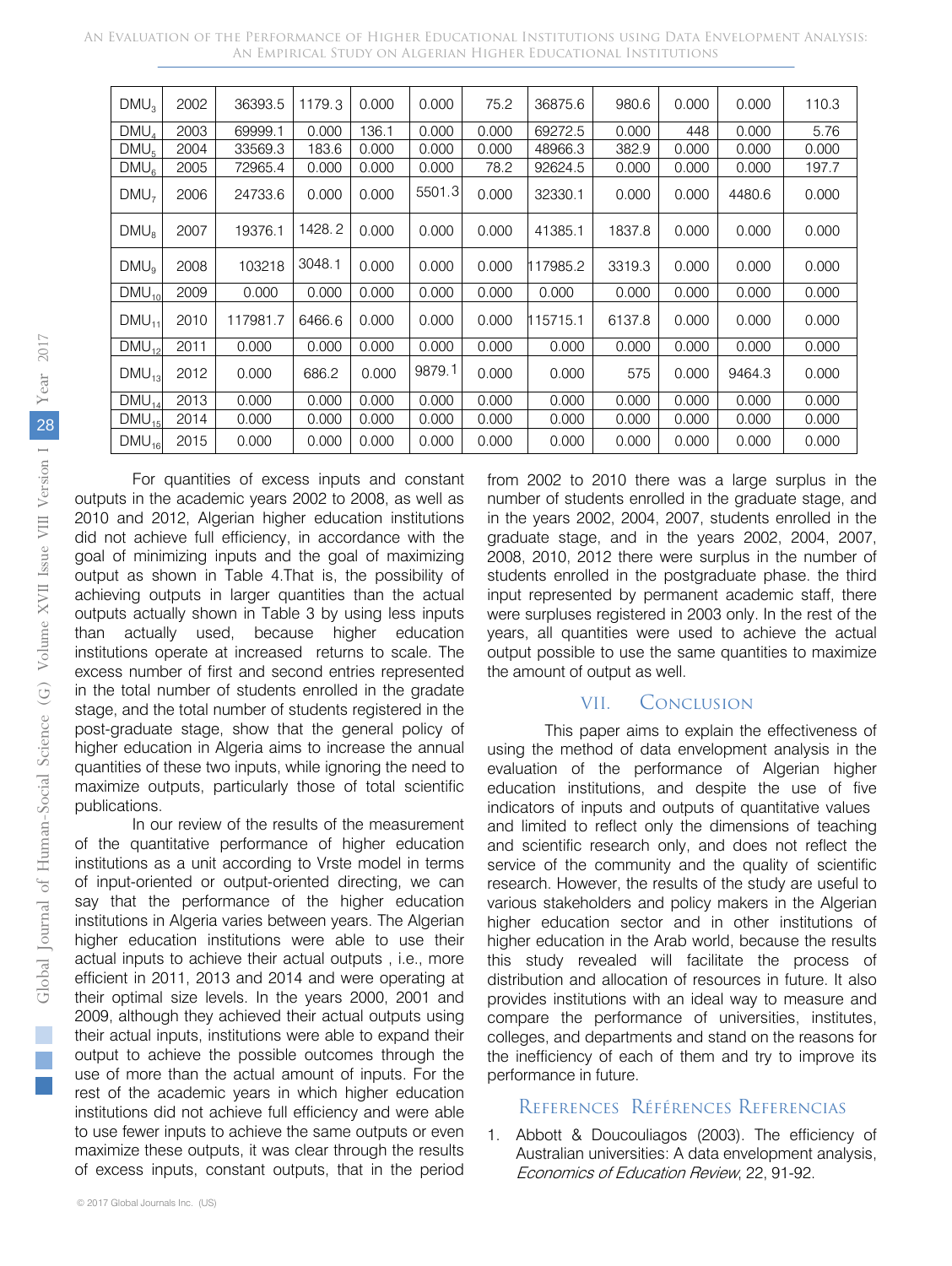- 2. Charnes et al. (1978). Measuring the efficiency of decision making units. North-Holland Publishing Company, European Journal of Operational Research, 2, 429-444.
- 3. Cooper, William et al. (2011). Handbook on Data Envelopment Analysis. International Series in Operations Research & Management Science, Second Edition, Springer Science+Business Media, 164, 1-5.
- 4. Fahmi, Mohammad Shamil (2009). Measuring the Relative Efficiency of Government Universities in Saudi Arabia, Umm Al-Qura University Journal for Educational and Psychological Sciences, Vol. I, No. 1, pp. 254-255
- 5. Farrell, M.J. (1957). The Measurement of Productive Efficiency. Journal of the Royal Statistical Society, Series A (General), Part III, 20(3), 253-290.
- 6. Kaftroodya, Hosein Rad & Aminnaserib, Fatemeh (2014). Data Envelopment Analysis (DEA): Case Study Of The Iranian Universities. *Indian Journal of* Fundamental and Applied Life Sciences, 4, 1045.
- 7. Mahmoudm Yasin and Madharm Abdul-Hameed (2010). Measuring the efficiency of educational institutions performance using Data Envelopment analysis, Tikrit Journal of Administrative and Economic Sciences, Volume 6, No. 17, p. 167.
- 8. Manzoni, Alex (March 2007) A New Approach To Performance Measurement Using Data Envelopment Analysis: Implications for Organisation Behaviour, Corporate Governance and Supply Chain Management. Thesis submitted in partial fulfillment for the degree of Doctor of Business Administration, Faculty of Business and Law, Victoria University.
- 9. Marti, Milan et al. (2009). Data Envelopment Analysis - Basic Models and their Utilization, Organizacija, 42(2), 39-40.
- 10. Montoneri, Bernard (2014). Teaching Improvement Model Designed with DEA Method and Management Matrix. The IAFOR Journal of Education, 2(1), 129.
- 11. Rosenmayer, Tomáš (2014). Using Data Envelopment Analysis: a Case of Universities. Review of Economic Perspectives– Národo hospodá*ř*ský Obzor, 14(1), 41-42.
- 12. The Institute of Chartered Accountants of Scotland (ICAS),(2016). What is performance? Published by the Technical Policy Board of ICAS, P 6.